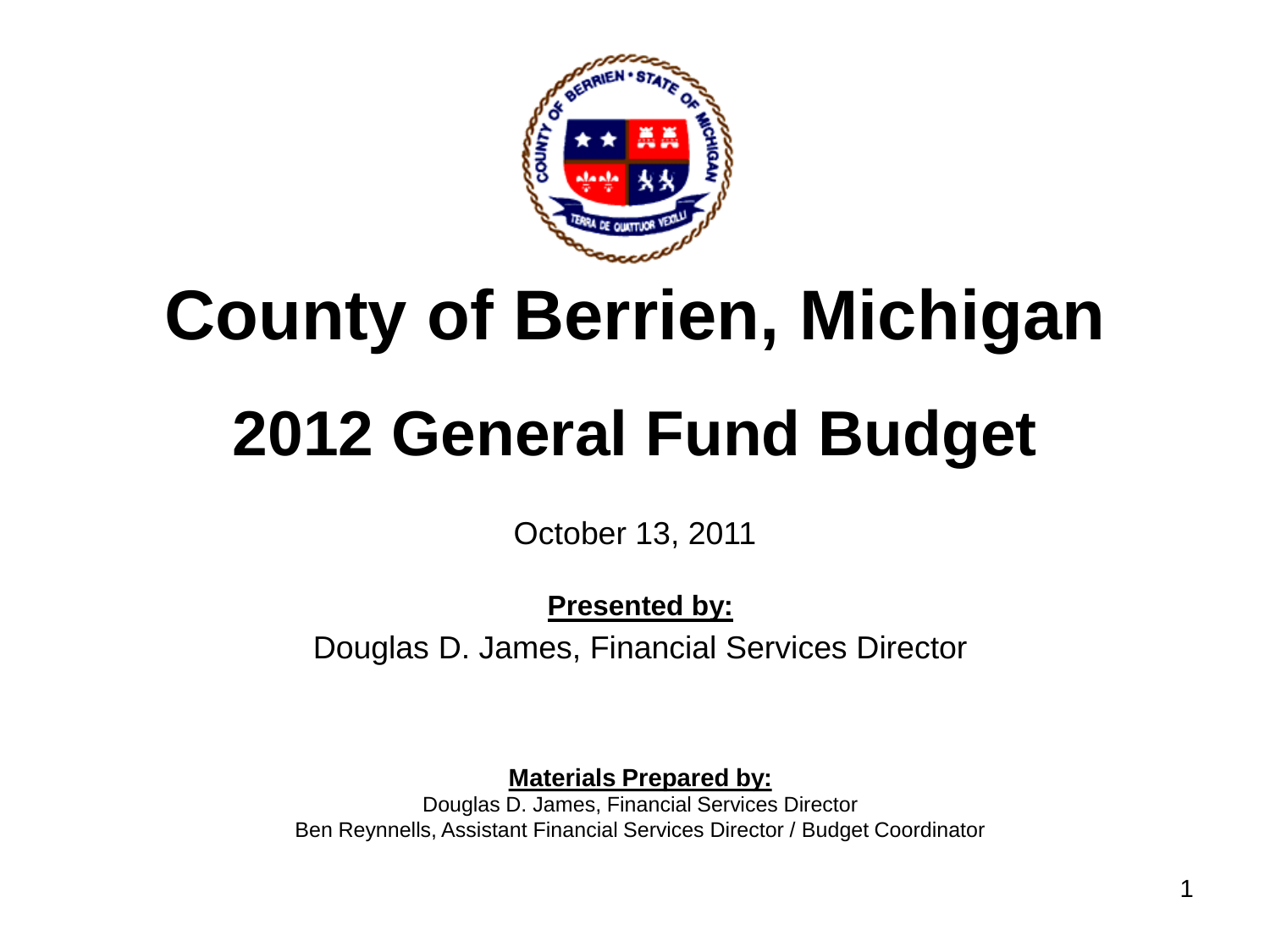

# **General Fund vs. Special Fund Budgets**

- The **General Fund** is the primary operating fund for the County and accounts for the basic services provided by the County. The Courts, Sheriff/Jail, County Clerk, Treasurer, Register of Deeds, Drain Commissioner, Administration, and Animal Control all are primarily funded through the General Fund. The General Fund receives funding from property taxes, state revenue, charges for services and other sources. This fund also makes appropriations to other funds (i.e. health department, mental health, child care fund) to pay for a portion of these services.
- The **Special Funds** account for revenue sources that are designated for a particular purpose, either by statute or desire of the governing body. Examples are special voted millage, grants, self-insurance or revolving tax funds.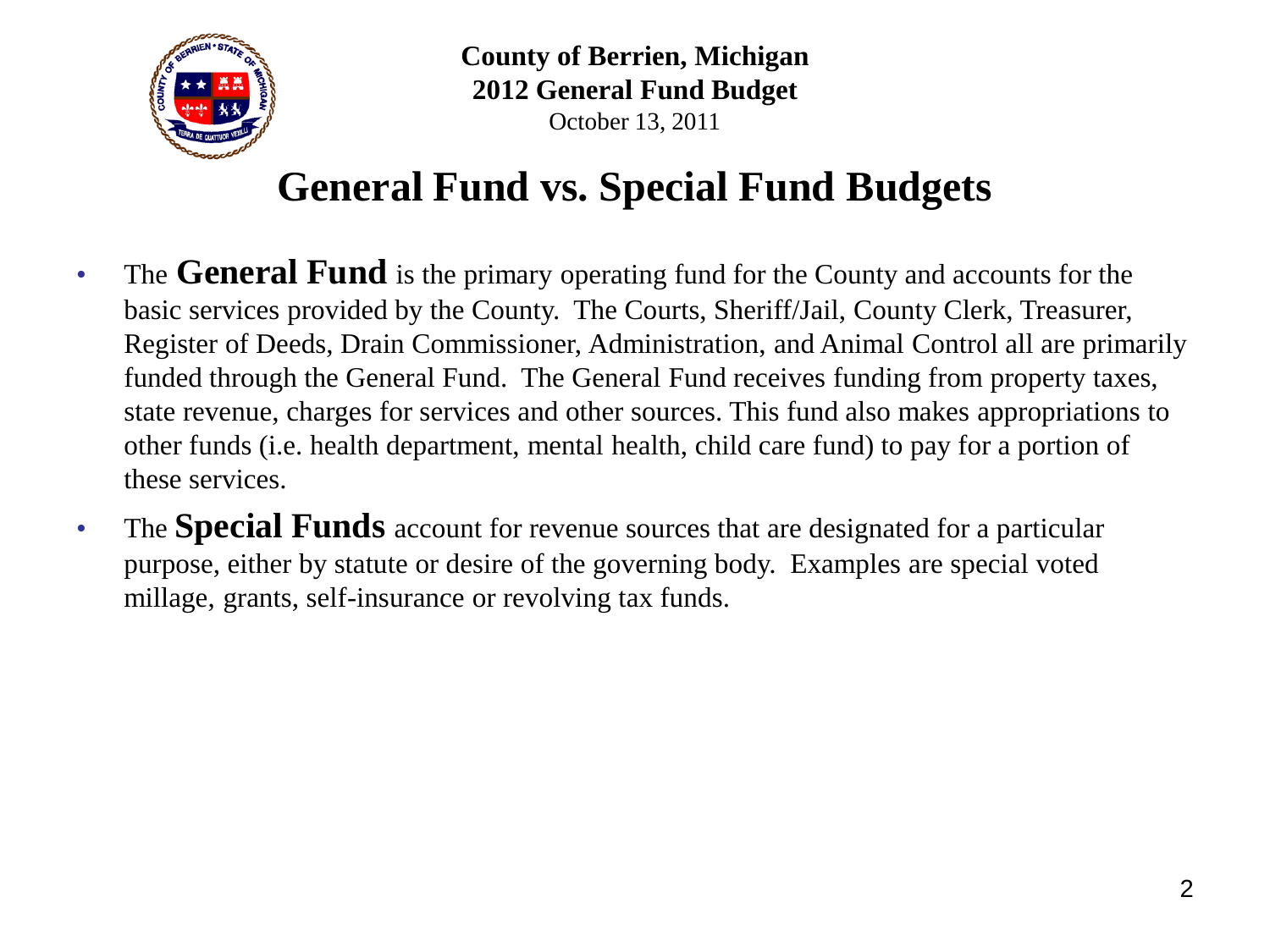

## **Budget Highlights**

## **2011 Adopted Budget**

| <b>Revenues</b> | \$50,987,520 |
|-----------------|--------------|
| Expenditures    | \$50,987,520 |

## **2012 Proposed Budget**

| Revenues     | \$51,197,771 |
|--------------|--------------|
| Expenditures | \$51,197,771 |

## **Change**

| Revenues     | \$210,251 | $0.41\%$ |
|--------------|-----------|----------|
| Expenditures | \$210,251 | $0.41\%$ |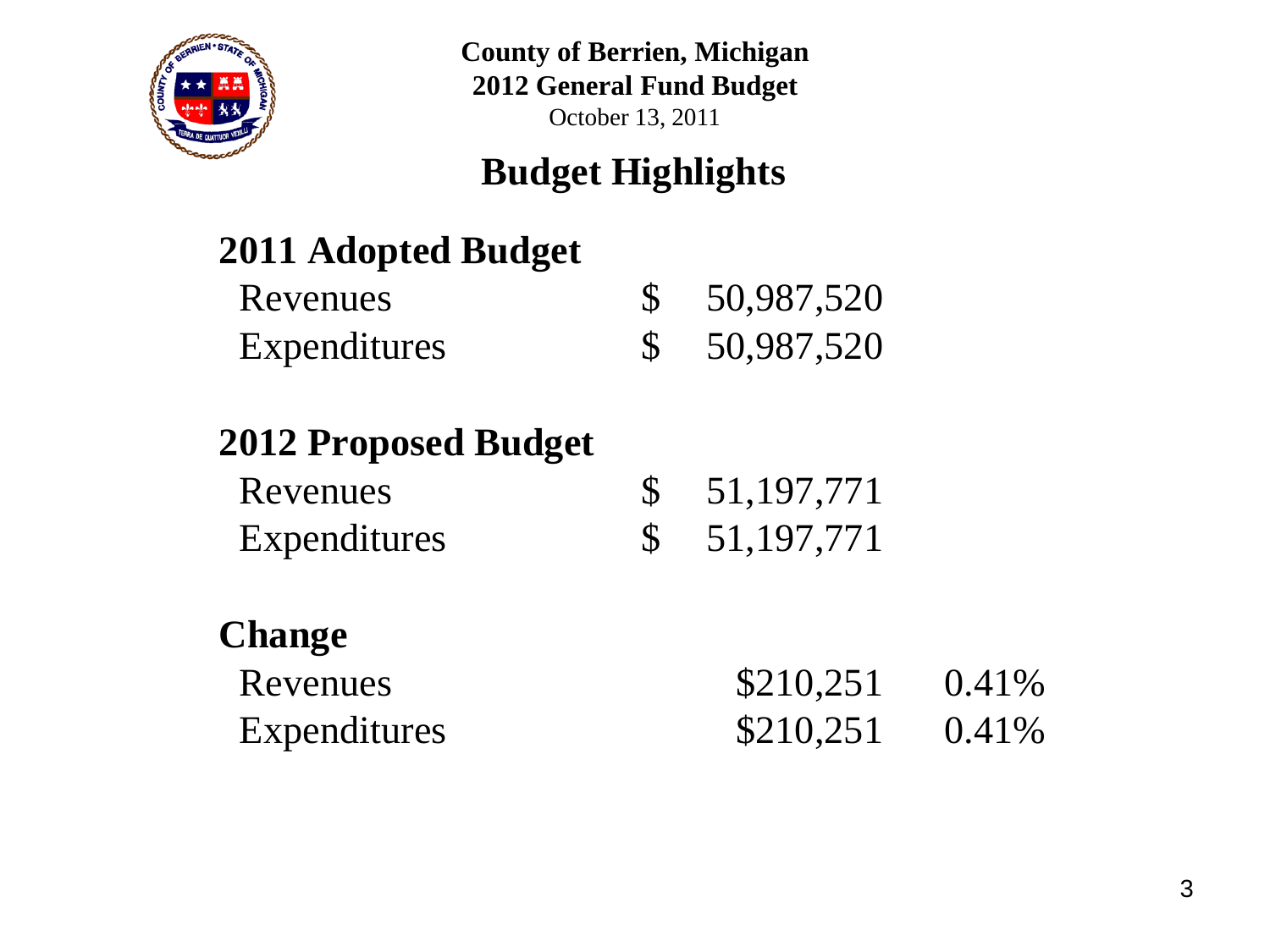

October 13, 2011



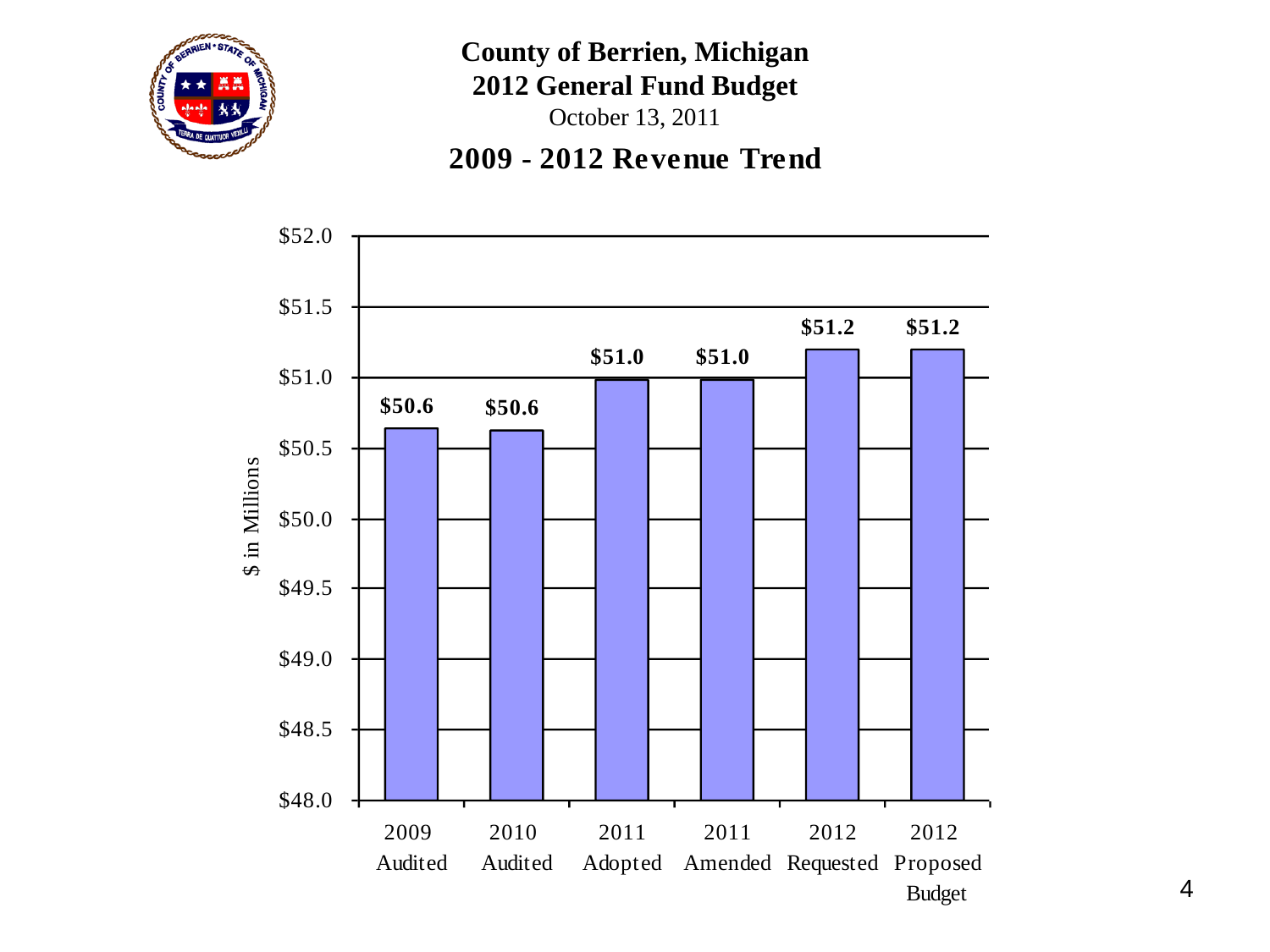

Total revenue  $$50,640,184$   $$50,617,870$   $$50,987,520$   $$50,987,520$   $$51,197,771$   $$51,197,771$   $\left($  0.4%

5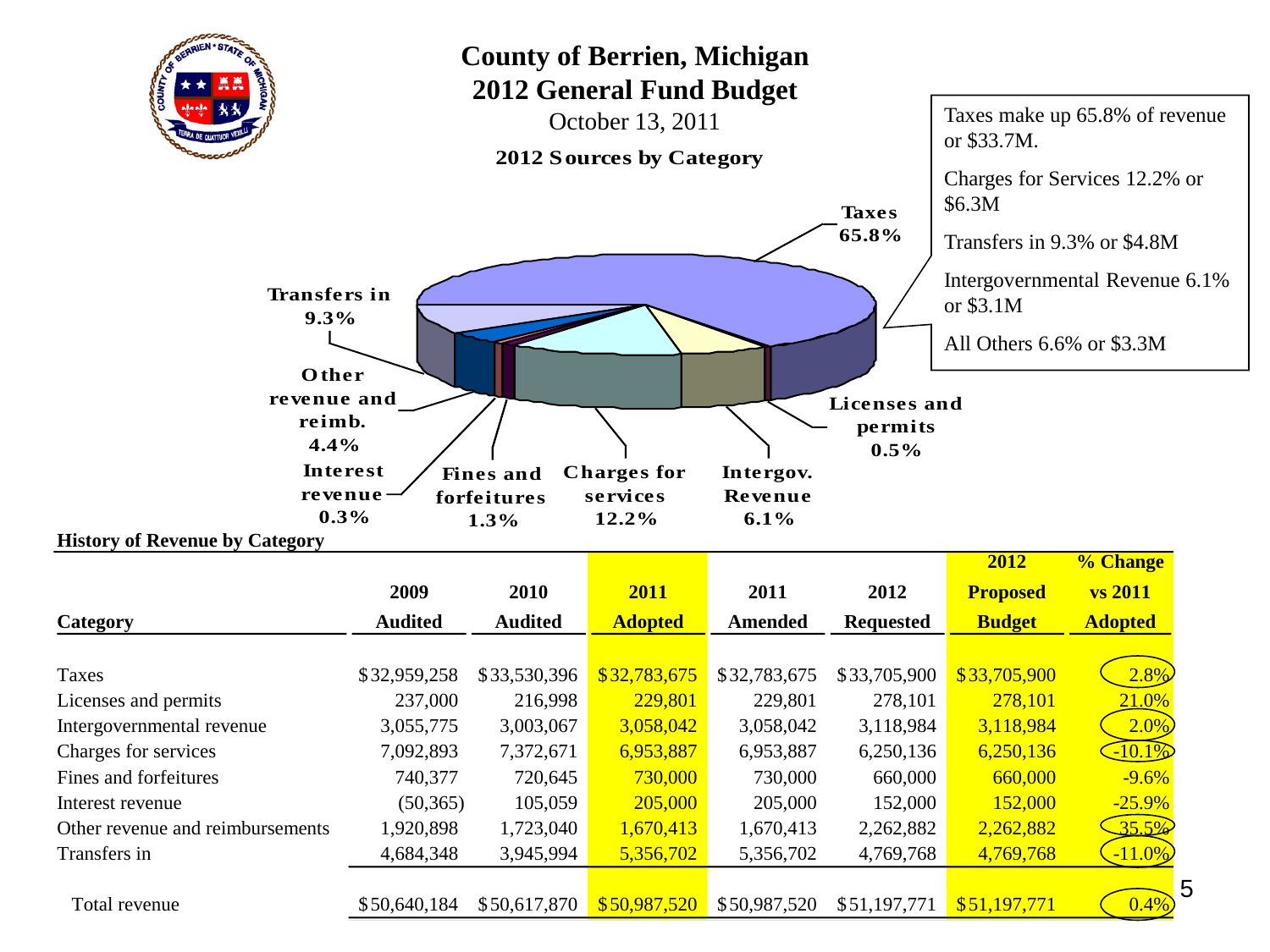

October 13, 2011

#### **Taxable Value of Property**

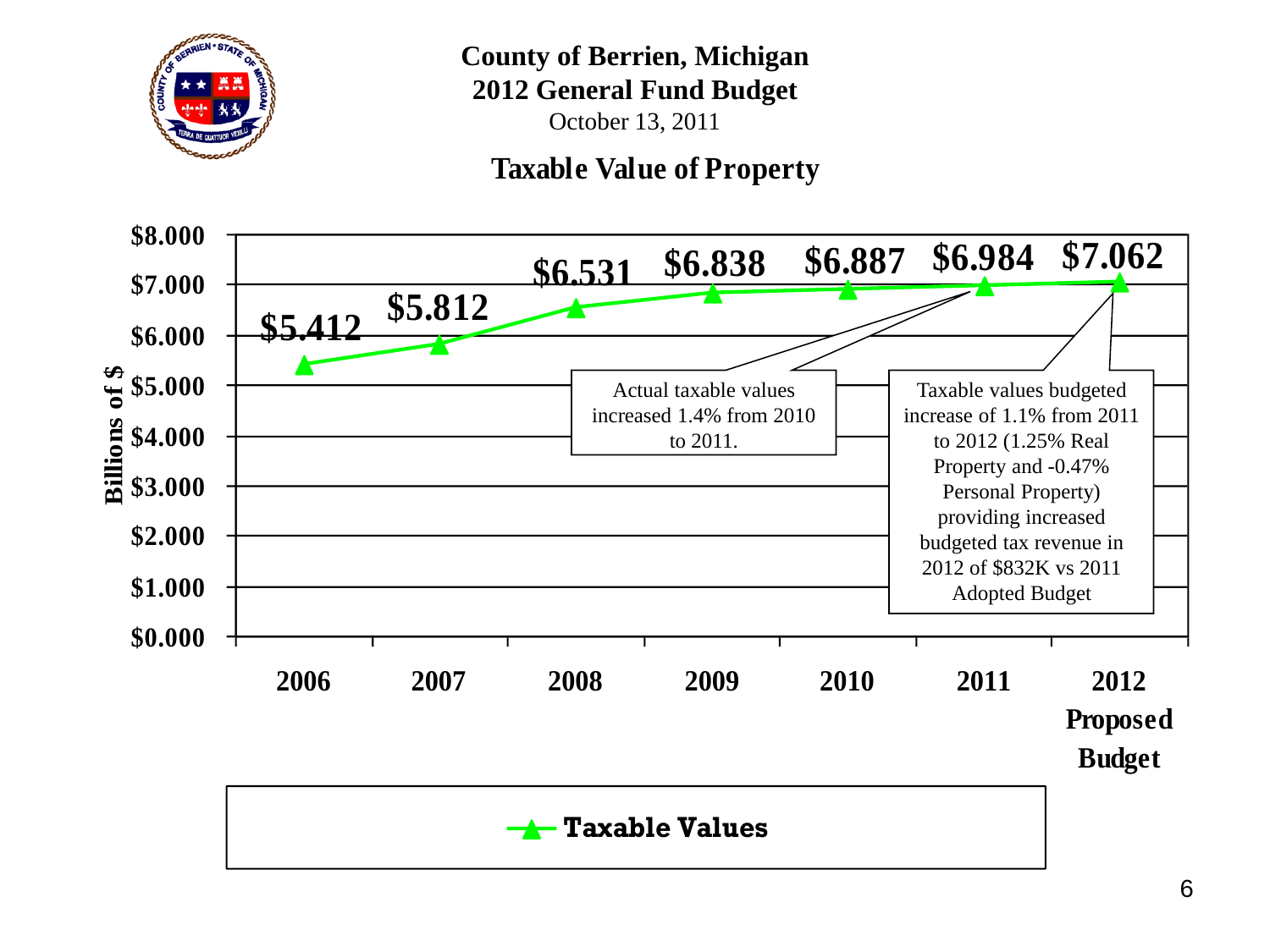

October 13, 2011

**Revenue Sharing Fund Use of Fund Balance**

Assumes state guidance which includes the use of the remaining revenue sharing fund balance. This guidance results in a decrease in general fund revenue of \$911K vs 2011 Budget or \$872K vs 2011 Actual.



 $\blacksquare$  Rev Sharing  $\blacksquare$  State Funding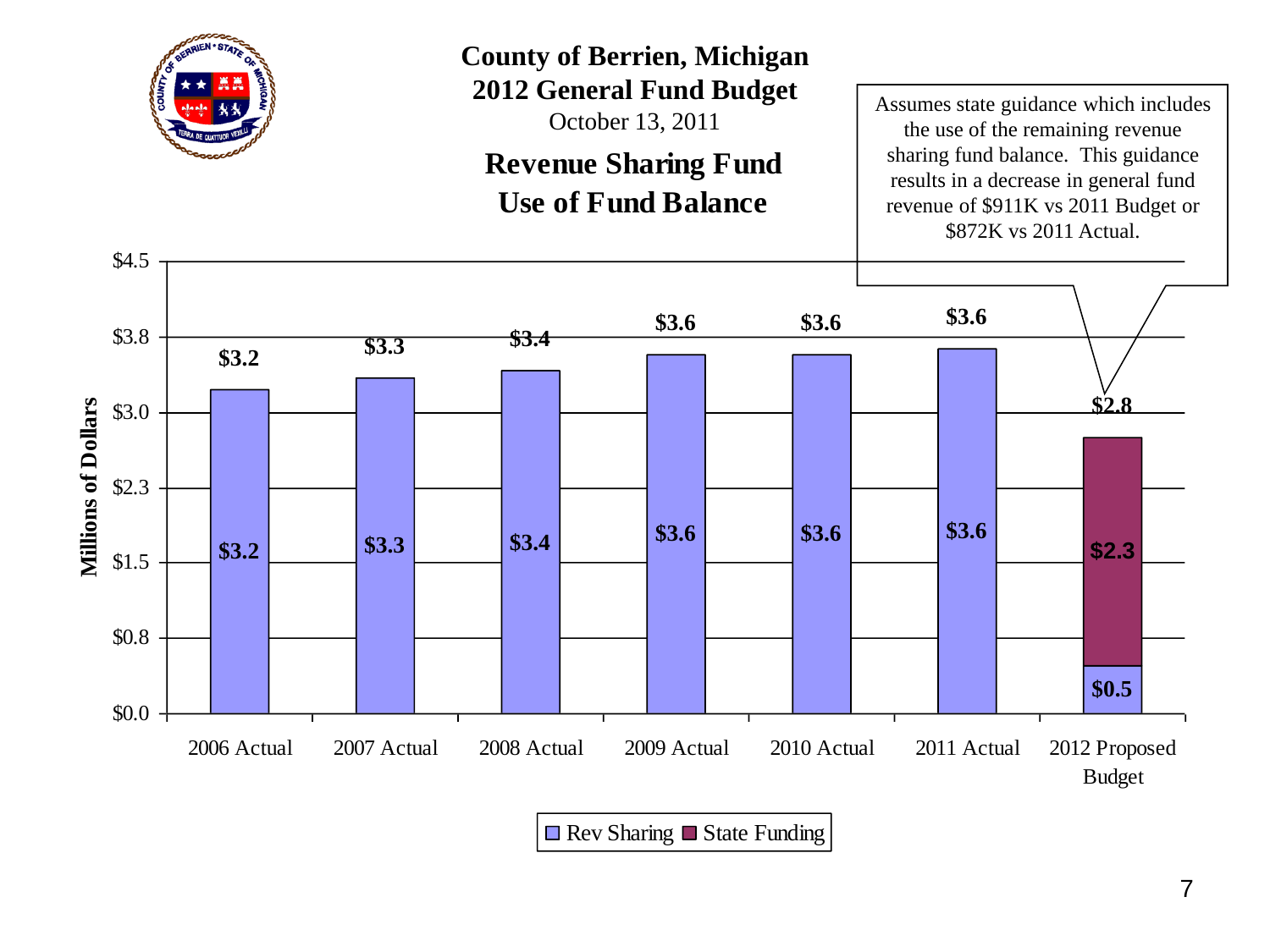

October 13, 2011

#### **Revenue Summary**

| 2011 Adopted Budget                                                               | \$50,987,520 |
|-----------------------------------------------------------------------------------|--------------|
| Taxes (Taxable Value of Property Up vs 2011 by 1.1% overall for $+\$ \$832K,      | 922,225      |
| Payment in Lieu of Taxes +\$100K, Other items including interest on delinquent    |              |
| taxes $-$10K)$                                                                    |              |
| Interest Income (Continued Poor Performance)                                      | (53,000)     |
| State Revenue Sharing (Per State Guidance)                                        | (910, 723)   |
| Transfers In (Public Safety Expense Reimbursement +\$86K, ROD Foreclosure         | 230,039      |
| Search $+$ \$77K, 4 Winds Discretionary Funds $+$ \$48K)                          |              |
| Other Revenue Items (District & Circuit Court Fees -\$275K, Passport Fees -\$42K, | 21,710       |
| Recording/Copying Fees -\$135K, Computer Service Charges -\$215K, Court           |              |
| Fines -\$75K, Cobo Hall Tax +\$110K, Licenses/Permits +\$48K, Health Department   |              |
| Reimbursement $+$ \$411K, Other Reimbursements $+$ \$181K, Net of Other           |              |
| Items $+ $13K$ )                                                                  |              |
| Net Changes                                                                       | 210,251      |
| <b>2012 Proposed Budget</b>                                                       | \$51,197,771 |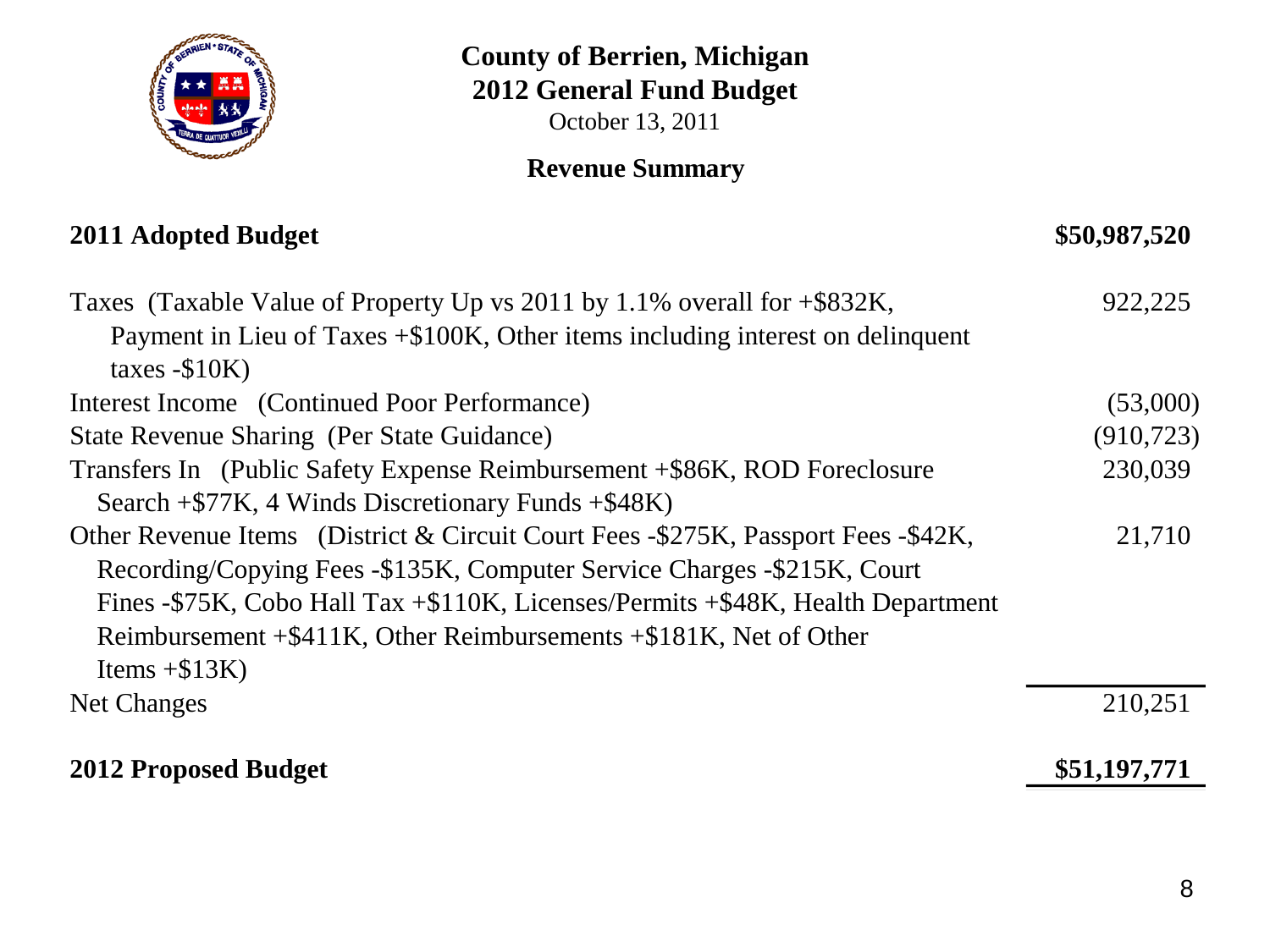

### **2009 - 2012 Expenditure Trend**

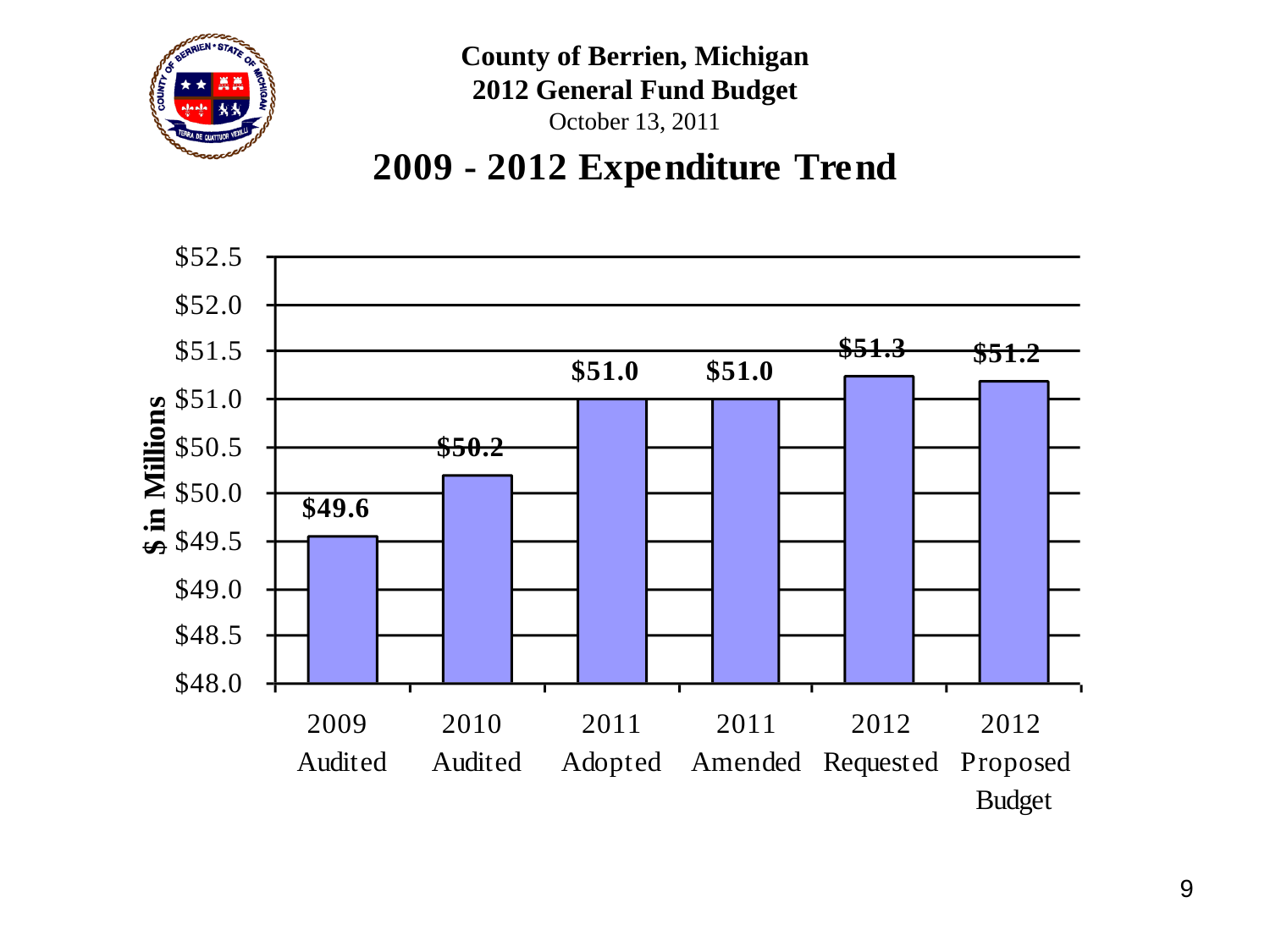| RIEN * STAT                                                                                                                                                                                                                                                                                                                                                                                                                  | Public Safety makes up 30.0% of<br><b>County of Berrien, Michigan</b><br>expenditures or \$15.3M<br><b>2012 General Fund Budget</b><br>Judicial makes up 19.3% or \$9.9M<br>October 13, 2011 |                          |                          |                          |                          |                          |                 |  |  |  |
|------------------------------------------------------------------------------------------------------------------------------------------------------------------------------------------------------------------------------------------------------------------------------------------------------------------------------------------------------------------------------------------------------------------------------|----------------------------------------------------------------------------------------------------------------------------------------------------------------------------------------------|--------------------------|--------------------------|--------------------------|--------------------------|--------------------------|-----------------|--|--|--|
| Transfers to other funds is 13.2% or<br>2012 Uses by Functional Area<br>\$6.8M<br>General<br>General Government (Bldg &<br>Judicial<br>Legislative<br>government<br>Grounds, Clerk, Treasurer, etc. is<br>19.3%<br>3.3%<br>17.4%<br>17.4% or \$8.9M<br><b>Transfers out</b><br><b>Other Governmental Activities</b><br>13.2%<br>(Includes Contingency) is 11.9% or<br>\$6.1M<br>Other gov't<br>All Others are 8.2% or \$4.2M |                                                                                                                                                                                              |                          |                          |                          |                          |                          |                 |  |  |  |
| activities<br>11.9%<br><b>Public safety</b><br>30.0%<br>Community<br>Recreation<br>development-<br>Health and<br><b>Public works</b><br>and cultural<br>1.8%<br>welfare<br>$0.3\%$<br>0.7%<br><b>History of Expenditures by Functional Area</b><br>2.1%                                                                                                                                                                      |                                                                                                                                                                                              |                          |                          |                          |                          |                          |                 |  |  |  |
|                                                                                                                                                                                                                                                                                                                                                                                                                              |                                                                                                                                                                                              |                          |                          |                          |                          | 2012                     | % Change        |  |  |  |
|                                                                                                                                                                                                                                                                                                                                                                                                                              | 2009                                                                                                                                                                                         | 2010                     | 2011                     | 2011                     | 2012                     | <b>Proposed</b>          | <b>vs 2011</b>  |  |  |  |
| Category                                                                                                                                                                                                                                                                                                                                                                                                                     | <b>Audited</b>                                                                                                                                                                               | <b>Audited</b>           | <b>Adopted</b>           | <b>Amended</b>           | <b>Requested</b>         | <b>Budget</b>            | <b>Adopted</b>  |  |  |  |
| Legislative<br>Judicial                                                                                                                                                                                                                                                                                                                                                                                                      | \$1,713,564<br>9,790,867                                                                                                                                                                     | \$1,701,521<br>9,855,174 | \$1,650,632<br>9,903,056 | \$1,663,932<br>9,920,222 | \$1,675,746<br>9,884,409 | \$1,667,429<br>9,883,205 | 1.0%<br>$-0.2%$ |  |  |  |
| General government                                                                                                                                                                                                                                                                                                                                                                                                           | 8,332,082                                                                                                                                                                                    | 8,474,120                | 8,884,122<br>14,920,517  | 8,917,119                | 8,908,918                | 8,889,112                | 0.1%<br>2.8%    |  |  |  |
| Public safety<br>Public works                                                                                                                                                                                                                                                                                                                                                                                                | 14,502,868                                                                                                                                                                                   | 15,215,286<br>149,890    | 114,797                  | 15,059,919<br>149,890    | 15,349,109<br>156,036    | 15,337,565<br>156,036    | 35.9%           |  |  |  |
| Health and welfare                                                                                                                                                                                                                                                                                                                                                                                                           | 730,703                                                                                                                                                                                      | 768,939                  | 745,086                  | 745,086                  | 1,070,449                | 1,067,649                | 43.3%           |  |  |  |
| Recreation and cultural                                                                                                                                                                                                                                                                                                                                                                                                      | 360,237                                                                                                                                                                                      | 372,881                  | 361,760                  | 361,760                  | 372,562                  | 369,470                  | 2.1%            |  |  |  |
| Community development                                                                                                                                                                                                                                                                                                                                                                                                        | 955,544                                                                                                                                                                                      | 906,963                  | 1,054,103                | 1,054,103                | 946,328                  | 946,328                  | $-10.2%$        |  |  |  |
| Other governmental activities                                                                                                                                                                                                                                                                                                                                                                                                | 4,558,626                                                                                                                                                                                    | 4,341,193                | 6,201,746                | 5,998,747                | 6,116,388                | 6,109,530                | $-1.5%$         |  |  |  |
|                                                                                                                                                                                                                                                                                                                                                                                                                              |                                                                                                                                                                                              |                          |                          |                          |                          |                          |                 |  |  |  |
| Transfers out                                                                                                                                                                                                                                                                                                                                                                                                                | 8,617,041                                                                                                                                                                                    | 8,414,854                | 7,151,702                | 7,116,743                | 6,771,647                | 6,771,447                | $-5.3%$<br>10   |  |  |  |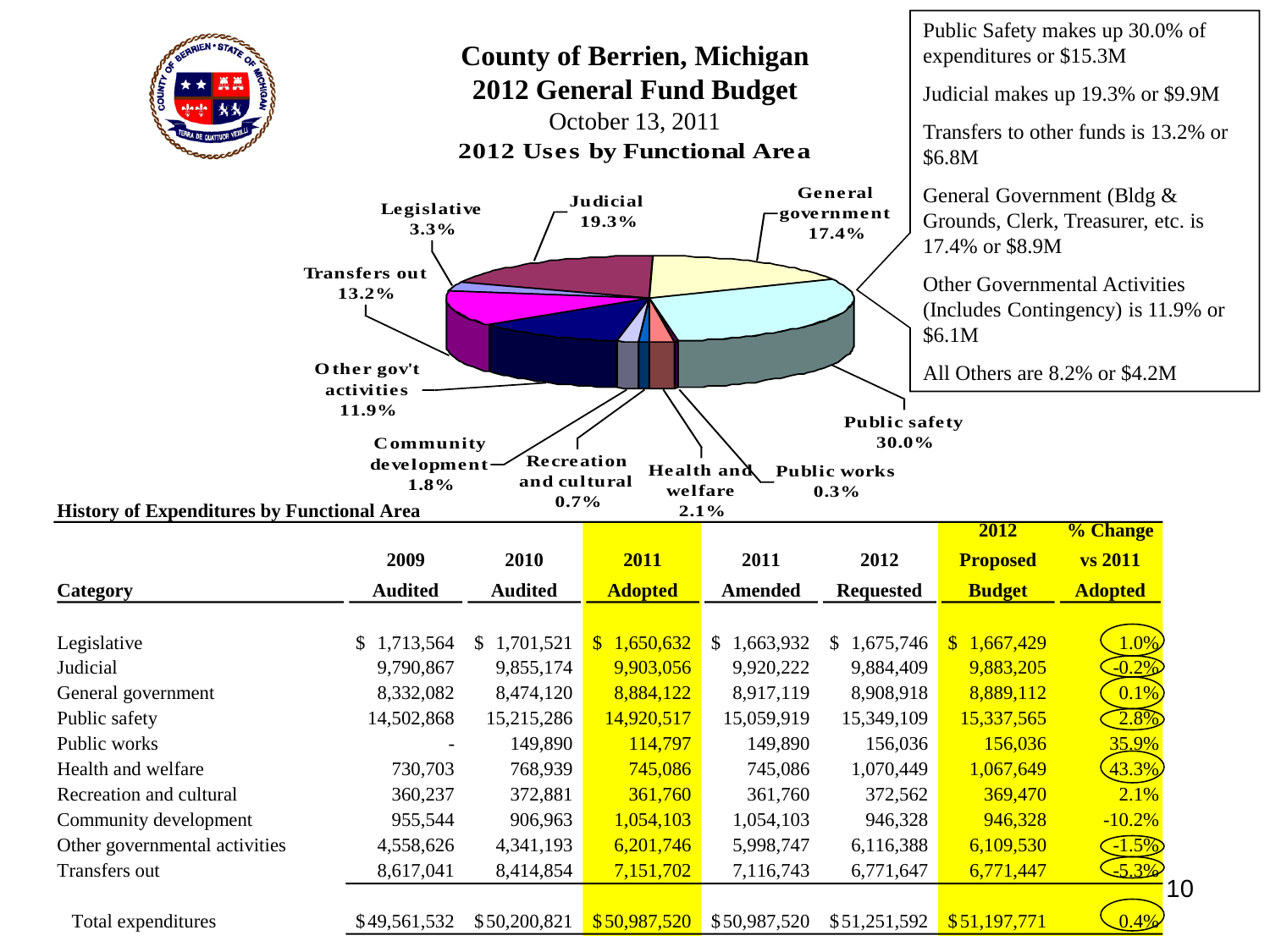| <b>OFFIRIEN * STAT</b><br><b>County of Berrien, Michigan</b><br><b>2012 General Fund Budget</b><br>October 13, 2011 |                                                             |                              |                                          |                             |                               |                   |                |  |  |  |
|---------------------------------------------------------------------------------------------------------------------|-------------------------------------------------------------|------------------------------|------------------------------------------|-----------------------------|-------------------------------|-------------------|----------------|--|--|--|
| <b>2012 Personnel vs Non-Personnel</b>                                                                              |                                                             |                              |                                          |                             | 2012 Uses by Expenditure Type |                   |                |  |  |  |
| <b>Payroll</b><br>$21,576,111-$<br>42.1%                                                                            | All other<br>Contingency<br>3.2%<br>2.3%<br>Approp.<br>3.4% |                              | <b>Salaries and</b><br>benefits<br>60.5% |                             |                               |                   |                |  |  |  |
| Non-<br>Personnel                                                                                                   |                                                             | <b>Contractual</b>           |                                          |                             |                               |                   |                |  |  |  |
| 20,202,030                                                                                                          |                                                             | <b>Benefits</b><br>9,419,630 |                                          | 2.5%                        |                               |                   | and health     |  |  |  |
| 39.5%                                                                                                               |                                                             | 18.4%                        |                                          | <b>Repair and</b><br>maint. | Supplies Legal and            | <b>Insurance</b>  | services       |  |  |  |
|                                                                                                                     |                                                             |                              |                                          | 2.9%                        | audit<br>2.9%<br>2.6%         | and taxes<br>1.9% | 3.8%           |  |  |  |
| <b>History of Expenditures by Type</b>                                                                              |                                                             |                              |                                          |                             |                               | 2012              | % Change       |  |  |  |
|                                                                                                                     | 2009                                                        | 2010                         | 2011                                     | 2011                        | 2012                          | <b>Proposed</b>   | <b>vs 2011</b> |  |  |  |
| <b>Type</b>                                                                                                         | <b>Audited</b>                                              | <b>Audited</b>               | <b>Adopted</b>                           | <b>Amended</b>              | <b>Requested</b>              | <b>Budget</b>     | <b>Adopted</b> |  |  |  |
|                                                                                                                     |                                                             |                              |                                          |                             |                               |                   |                |  |  |  |
| Salaries and benefits                                                                                               | 30, 367, 483                                                | 30,866,969                   | 30,700,627                               | 30,774,725                  | 30,995,741                    | 30,995,741        | $1.0\%$        |  |  |  |
| Contractual and health services                                                                                     | 1,793,830                                                   | 1,909,336                    | 1,875,449                                | 1,928,837                   | 1,950,738                     | 1,945,738         | 3.7%           |  |  |  |
| Insurance and taxes                                                                                                 | 893,334                                                     | 907,389                      | 1,001,323                                | 1,001,323                   | 948,370                       | 948,370           | $-5.3%$        |  |  |  |
| Legal and audit                                                                                                     | 1,210,128                                                   | 1,367,510                    | 1,309,116                                | 1,321,075                   | 1,346,490                     | 1,346,490         | 2.9%           |  |  |  |
| Supplies                                                                                                            | 1,235,419                                                   | 1,253,686                    | 1,364,863                                | 1,382,450                   | 1,503,436                     | 1,502,904         | $10.1\%$       |  |  |  |
| Repair and maint.                                                                                                   | 1,173,819                                                   | 1,221,835                    | 1,245,722                                | 1,297,304                   | 1,507,432                     | 1,507,432         | $21.0\%$       |  |  |  |
| <b>Utilities</b>                                                                                                    | 971,113                                                     | 968,358                      | 1,312,801                                | 1,244,880                   | 1,291,467                     | 1,255,097         | $-4.4%$        |  |  |  |
| Capital                                                                                                             | 256,545                                                     | 243,996                      | 281,009                                  | 337,675                     | 363,325                       | 363,325           | 29.3%          |  |  |  |
| Transfers out                                                                                                       | 8,617,041                                                   | 8,414,854                    | 7,151,702                                | 7,116,743                   | 6,771,647                     | 6,771,447         | $-5.3%$        |  |  |  |
| Approp.                                                                                                             | 1,808,613                                                   | 1,782,657                    | 1,736,872                                | 1,771,965                   | 1,723,040                     | 1,720,556         | $-0.9%$        |  |  |  |
| Contingency                                                                                                         | 50,000                                                      |                              | 1,500,000                                | 1,289,001                   | 1,200,000                     | 1,200,000         | $20.0\%$       |  |  |  |
| All other                                                                                                           | 1,184,207                                                   | 1,264,231                    | 1,508,037                                | 1,521,543                   | 1,649,906                     | 1,640,671         | 8.8%           |  |  |  |
| Total expenditures                                                                                                  | \$49,561,532                                                | \$50,200,821                 | \$50,987,520                             | \$50,987,520                | \$51,251,592                  | \$51,197,771      | 0.4%           |  |  |  |

11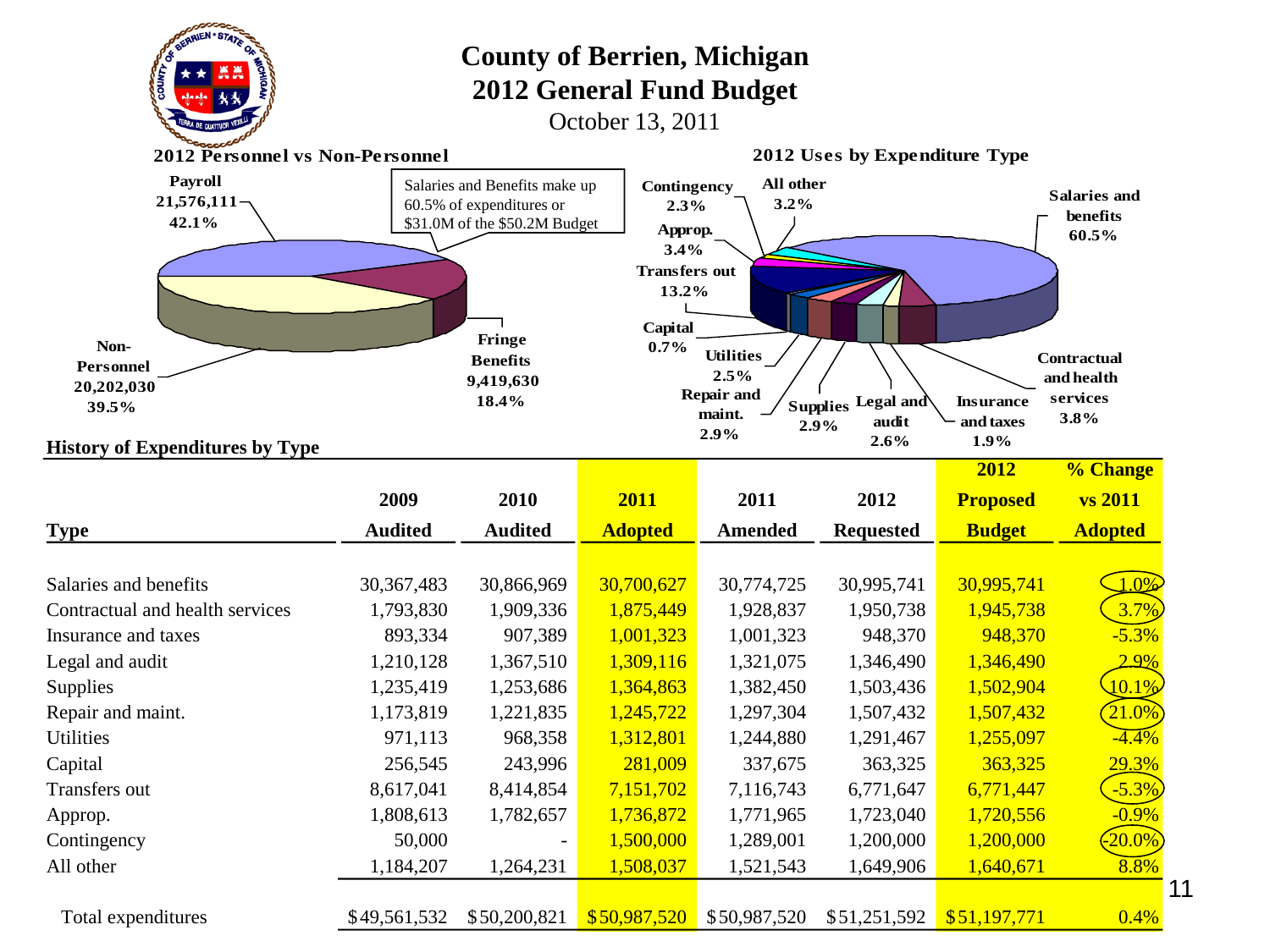

#### **Primary Government Full Time Equivalent Employees**

Total Funded Positions, Does Not Equate to "Head Count" and Includes Vacant Positions.

Excludes Temporary Employees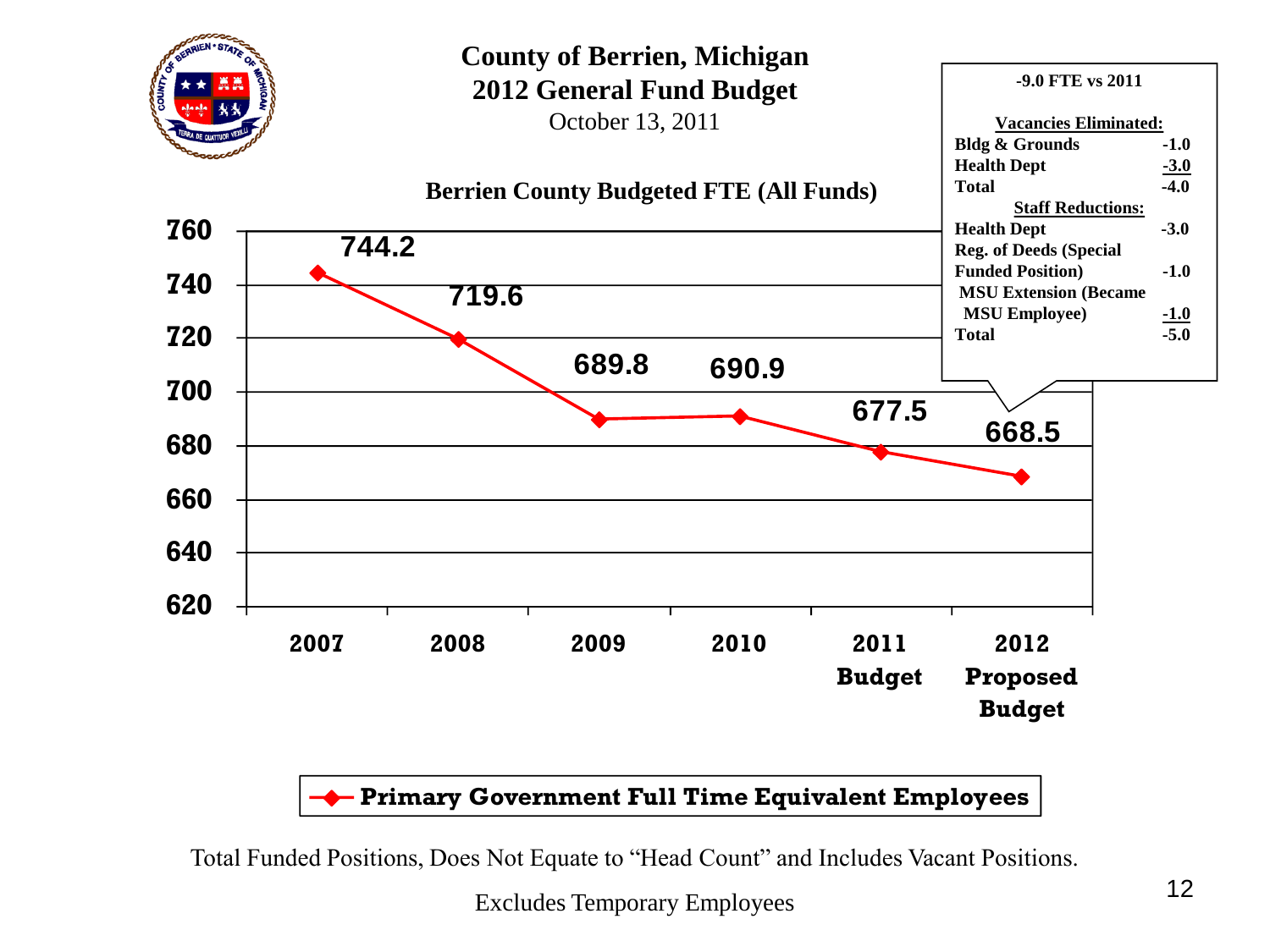

October 13, 2011

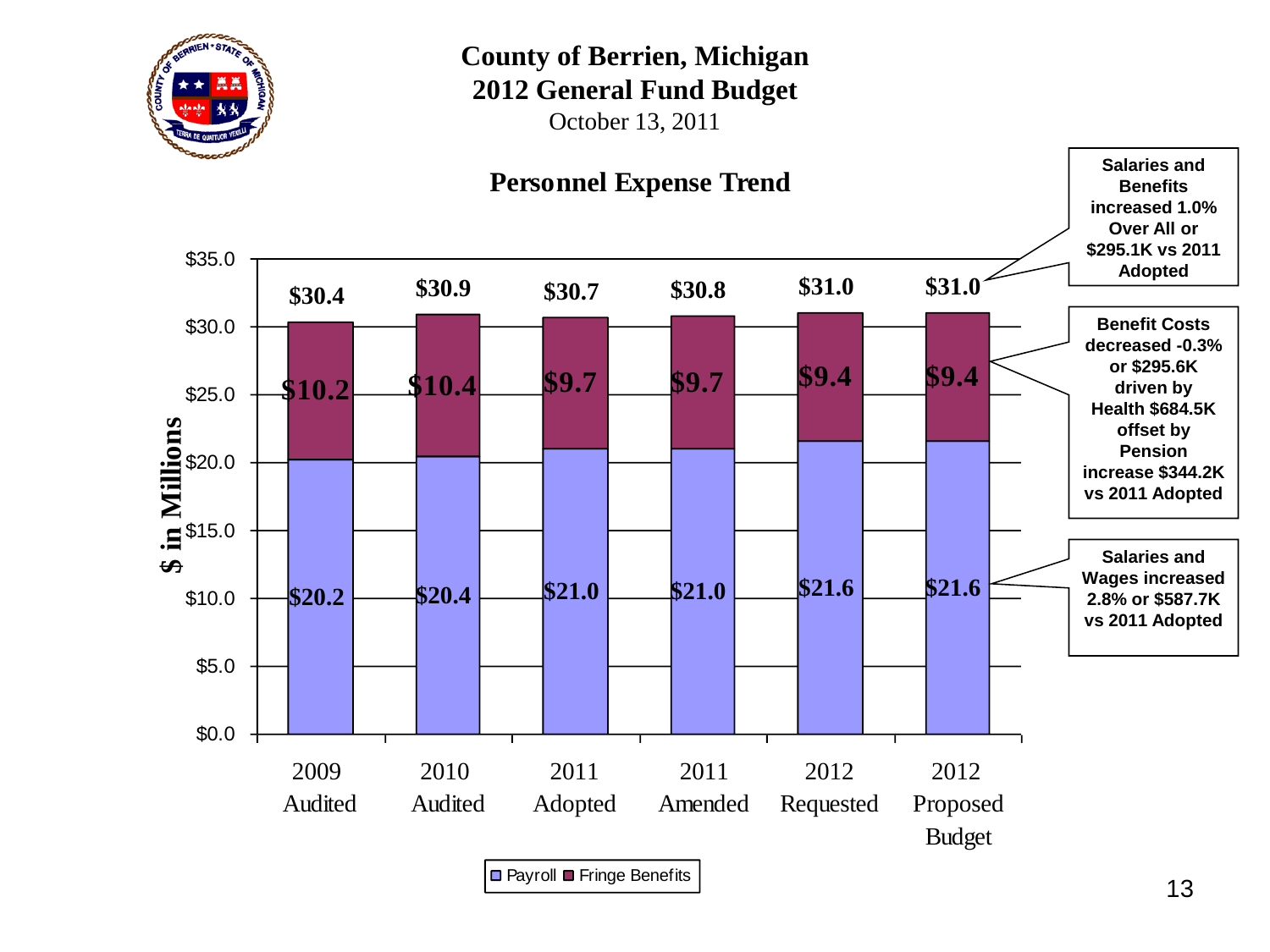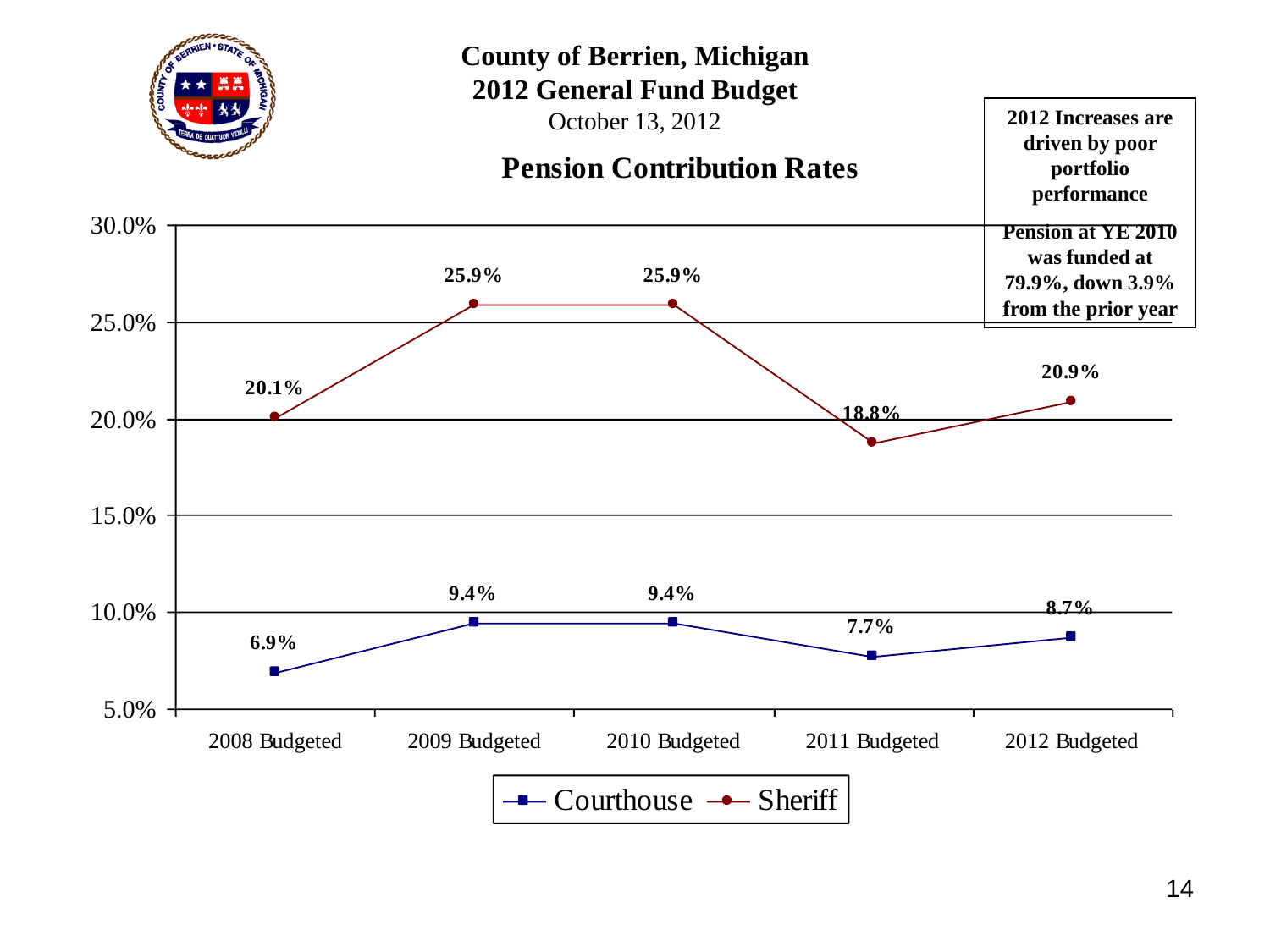

**Transfers Out and Appropriations Trend** October 13, 2011



**Transfers out = Appropriations sent to other funds within county government (i.e. Child Care, Health, Parks, etc). Appropriations = Appropriations sent to other agencies (i.e. Historic Association, Riverwood, etc.)**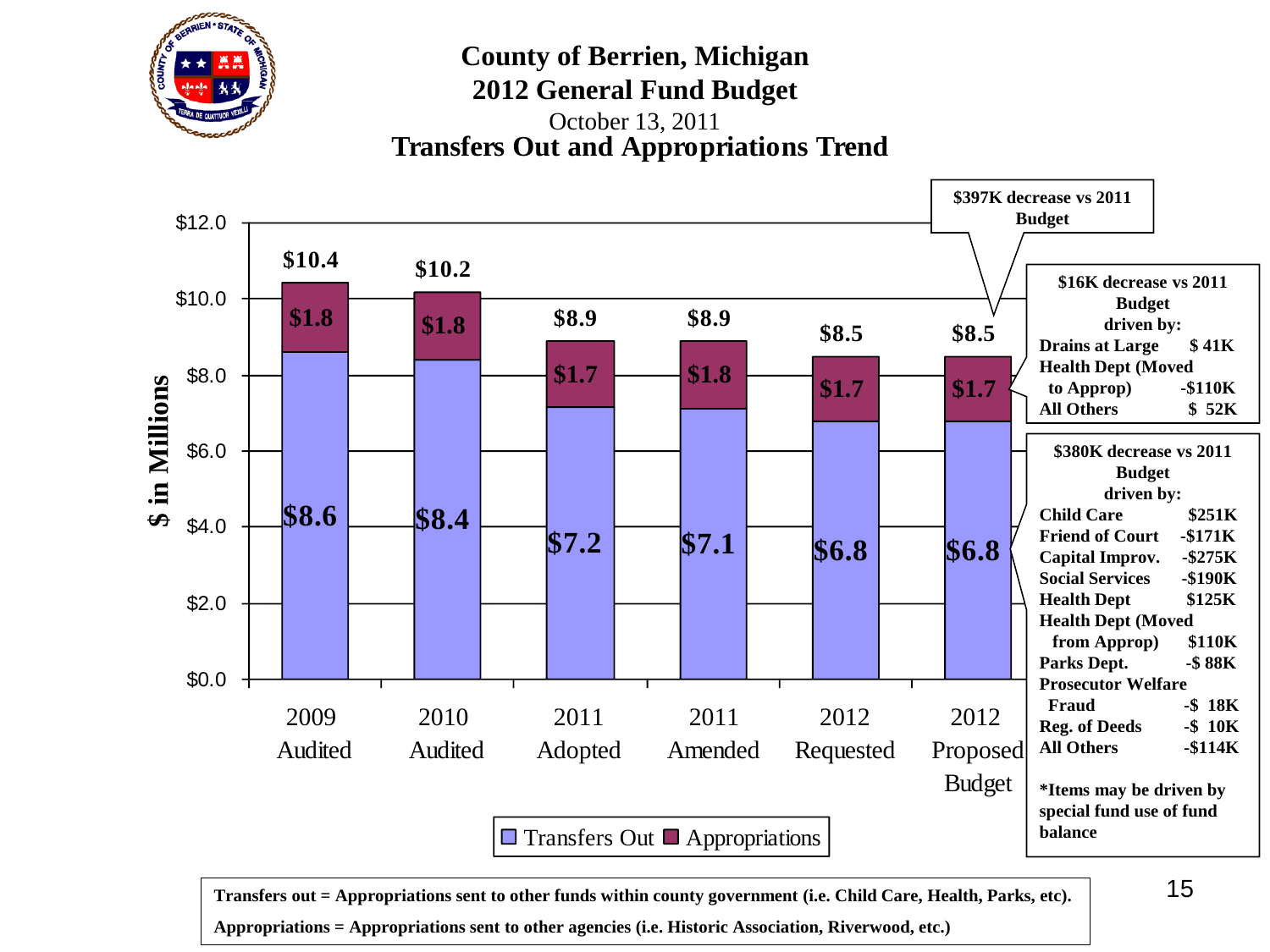

October 13, 2011

**Expenditure Summary**

| 2011 Adopted Budget                                        | \$50,987,520 |
|------------------------------------------------------------|--------------|
| <b>Personnel Costs</b>                                     |              |
| <b>Wages and Salaries</b>                                  | 587,702      |
| Pension Costs (Funding at Actuarial Level)                 | 344,183      |
| <b>Medical and Dental Costs</b>                            | (684, 524)   |
| Other Benefit Costs - Net                                  | 47,753       |
| <b>Net Personnel Costs</b>                                 | 295,114      |
| <b>Appropriations and Transfers</b>                        |              |
| Tax, Finance, HR, and Payroll Software (2011 Funding item) | (275,000)    |
| Friend of the Court                                        | (170, 915)   |
| <b>Social Services</b>                                     | (190, 986)   |
| Child Care                                                 | 250,986      |
| <b>Health Department</b>                                   | 123,046      |
| Parks Department                                           | (88,660)     |
| Drains at Large                                            | 16,934       |
| <b>Board of Commissioners</b>                              | (34, 338)    |
| All Others - Net                                           | (27, 638)    |
| Net Appropriations and Transfers                           | (396, 571)   |
| All Other Expenditures                                     |              |
| <b>Computer Leases</b>                                     | 78,990       |
| BS&A Tax Software Maintenance                              | 61,255       |
| Maintenance and Repairs                                    | 200,455      |
| <b>Health Services</b>                                     | 109,172      |
| <b>Capital Purchases</b>                                   | 82,316       |
| Supplies                                                   | 138,041      |
| <b>Utilities</b>                                           | (57,704)     |
| Fuel                                                       | 37,424       |
| Legal and Audit                                            | 37,374       |
| <b>Insurance and Taxes</b>                                 | (52, 953)    |
| Contingency                                                | (300,000)    |
| All Others - Net                                           | (22, 663)    |
| Net All Other Expenditures                                 | 311,708      |
| Net Changes                                                | 210,251      |
| 2012 Proposed Budget                                       | \$51,197,771 |

16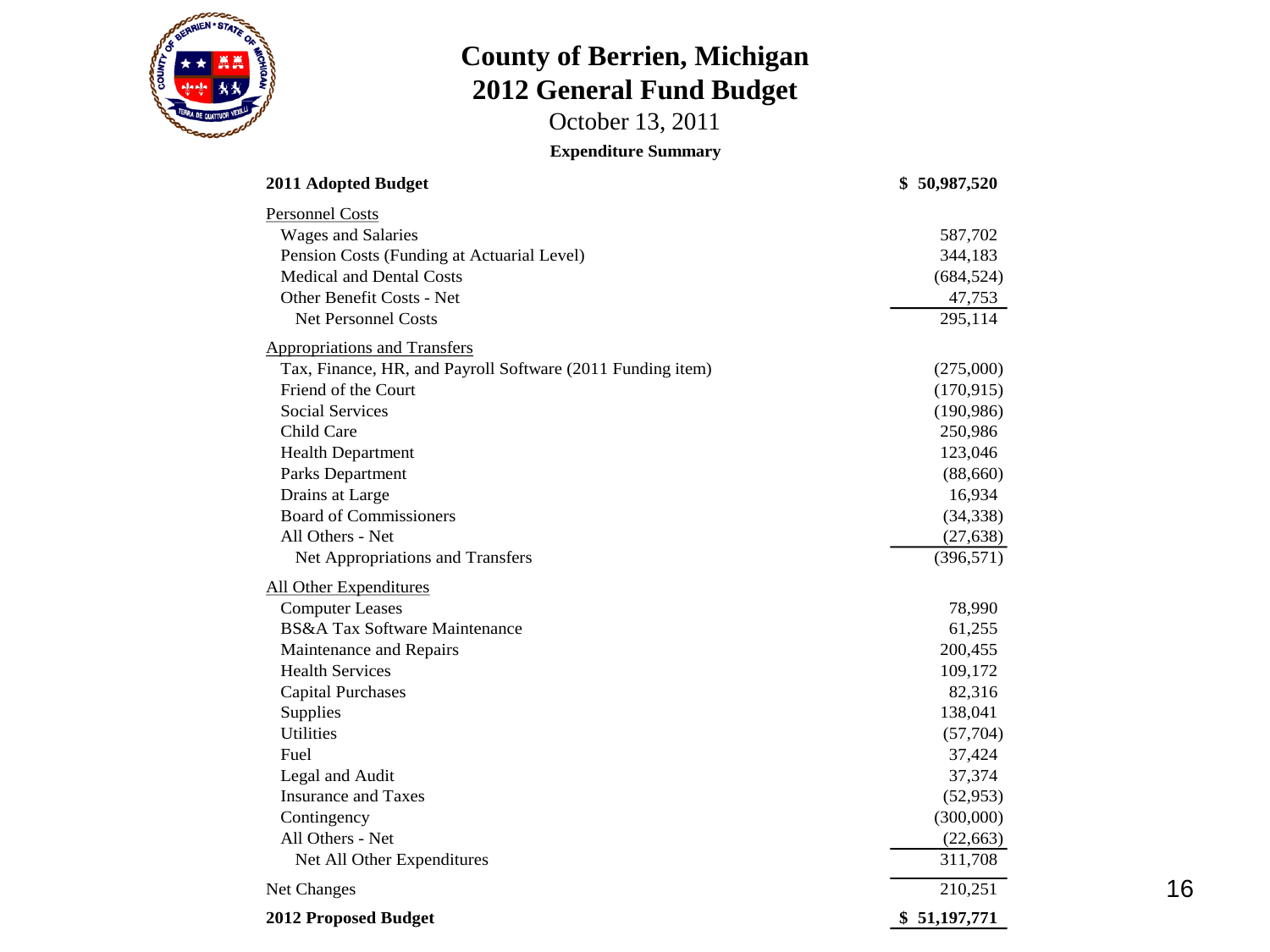

October 13, 2011

#### **Fund Balance Trend**

|      |               |               |                 |                     |    |                      |              |                       | <b>Beginning Fund</b> |
|------|---------------|---------------|-----------------|---------------------|----|----------------------|--------------|-----------------------|-----------------------|
|      |               |               |                 |                     |    | <b>Net Change in</b> |              | <b>Ending General</b> | <b>Balance % of</b>   |
|      | <b>Status</b> |               | <b>Revenues</b> | <b>Expenditures</b> |    | <b>Fund Balance</b>  |              | <b>Fund Balance</b>   | <b>Expenditures</b> * |
| 2012 | Proposed      |               | 51,197,771      | \$<br>51,197,771    |    |                      |              | 14,896,544            | 29.1%                 |
| 2011 | Adopted       | $\mathbb{S}$  | 50,987,520      | \$<br>50,987,520    | \$ |                      |              | 14,896,544            | 29.1%                 |
| 2010 | Audited       | $\mathcal{S}$ | 50,617,870      | \$<br>50,200,821    |    | 417,049              | \$           | 14,896,544            | 29.2%                 |
| 2009 | Audited       | $\mathcal{S}$ | 50,640,184      | \$<br>49,561,532    | \$ | 1,078,652            | \$           | 14,479,495            | 28.6%                 |
| 2008 | Audited       | $\mathcal{S}$ | 48,871,125      | 48,208,064          |    | 663,061              |              | 13,400,843            | 26.5%                 |
| 2007 | Audited       | $\mathcal{S}$ | 48,852,280      | \$<br>46,921,217    | S  | 1,931,063            | $\mathbb{S}$ | 12,737,782            | 26.1%                 |
| 2006 | Audited       | $\mathbb{S}$  | 45,241,779      | 44,777,440          |    | 464,339              |              | 10,806,719            | 22.1%                 |

**\* Board Policy mandates fund balance of between 20 and 40% of a full year's expenditures**